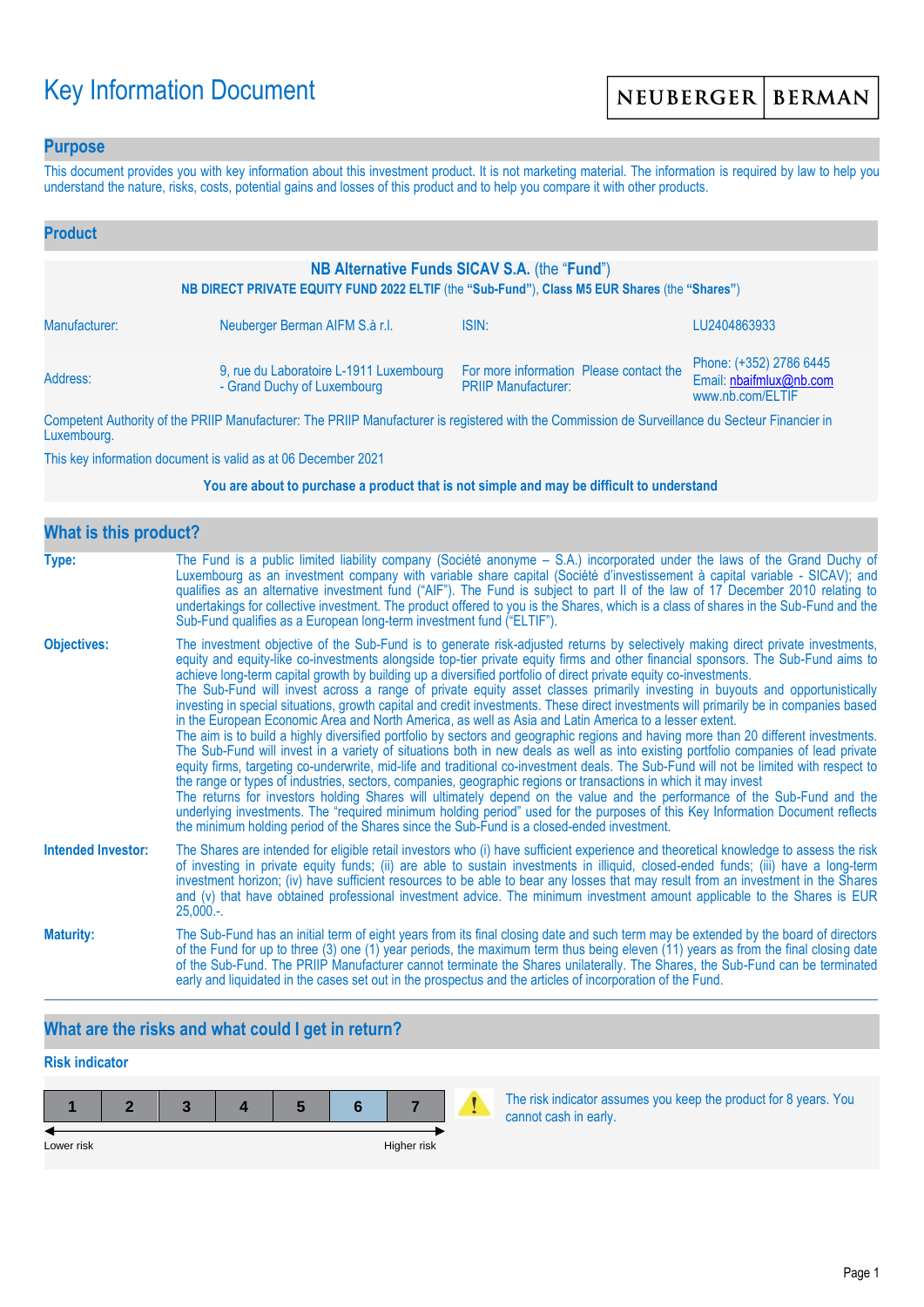The summary risk indicator ("SRI") is a guide to the level of risk of this product compared to other products. It shows how likely it is that the product will lose money because of movements in the markets or because we are not able to pay you. We have classified this product as class 6 out of 7, which is a high risk class. This rates the potential losses from future performance at a high-level, and poor market conditions impact the capacity of the Sub-Fund to pay you. **Be aware of currency risk. In some circumstances, you may receive payments in a different currency, so the final return you will get may depend on the exchange rate between** 

#### **the two currencies. This risk is not considered in the indicator shown above.**

If the currency of the Shares is different from the currency of the Sub-Fund, exchange rate fluctuations will affect the return on investment. Also, the Sub-Fund will make investments in different currencies. This product does not include any protection from future market performance so you could lose some or all of your investment. If the Sub-Fund is not able to pay you what is owed, you could lose your entire investment.

#### **Performance Scenarios**

**Market developments in the future cannot be accurately predicted. The scenarios shown are only an indication of some of the possible outcomes based on recent returns. Actual returns could be lower.**

| Investment 10 000 EUR      |                                              |               |
|----------------------------|----------------------------------------------|---------------|
| <b>Scenarios</b>           | 8 years<br>(minimum required holding period) |               |
| <b>Stress Scenario</b>     | What you might get back after costs          | 7 653.59 EUR  |
|                            | Average return each year                     | $-3.29%$      |
| Unfavourable Scenario      | What you might get back after costs          | 14 477.36 EUR |
|                            | Average return each year                     | 4.73%         |
| <b>Moderate Scenario</b>   | What you might get back after costs          | 16 942.53 EUR |
|                            | Average return each year                     | 6.81%         |
| <b>Favourable Scenario</b> | What you might get back after costs          | 19 618.02 EUR |
|                            | Average return each year                     | 8.79%         |

This table shows the money you could get back over the next 8 years (recommended holding period), under different scenarios, assuming that you invest 10 000 EUR. The scenarios shown illustrate how your investment could perform. You can compare them with the scenarios of other products. The scenarios presented are an estimate of future performance based on evidence from the past on how the value on this investment varies, and are not an exact indicator. What you get will vary depending on how the market performs and how long you keep the product. The stress scenario shows what you might get back in extreme market circumstances, and it does not take into account the situation where we are not able to pay you. The figures shown include all the costs of the product itself, but may not include all the costs you pay to your advisor or distributor. The figures do not take into account your personal tax situation, which may also affect how much you get back.

#### **What happens if Neuberger Berman AIFM S.à r.l. is unable to pay out?**

Losses are not covered by an investor's compensation or guaranteed scheme. The investor may not face a financial loss due to the default of the PRIIP Manufacturer.

Brown Brothers Harriman (Luxembourg) S.C.A (the "Depositary") will perform safekeeping duties for the Fund's assets. In the event of the insolvency of the PRIIP Manufacturer, the Fund's assets in the safekeeping of the Depositary will not be affected. However, in the event of the Depositary's insolvency, or someone acting on its behalf, the Fund may suffer a financial loss. However, this risk is mitigated to a certain extent by the fact the Depositary is required by law and regulation to segregate its own assets from the assets of the Fund. The Depositary will also be liable to the Fund and the investors for any loss arising from, among other things, its negligence, fraud or intentional failure properly to fulfil its obligations (subject to certain limitations).

#### **What are the costs?**

The Reduction In Yield ("RIY") shows what impact the total costs you pay will have on the return you might receive and may reduce the growth of your investment ("Impact on Return"). The total costs take into account one-off, ongoing and incidental costs. The amounts shown below are the cumulative costs of the product itself, at the recommended holding periods. The figures assume that you invest 10 000 EUR. The figures are estimates and may change in the future.

#### **Costs over Time**

The person selling you or advising you about this product may charge you other costs. If so, this person will provide you with information about these costs, and should show you the impact that all costs will have on your investment over time.

| Investment 10 000 EUR           | If you cash in after 8 years |
|---------------------------------|------------------------------|
| <b>Total costs</b>              | 2 982.40 EUR                 |
| Impact on return (RIY) per year | 3.73%                        |